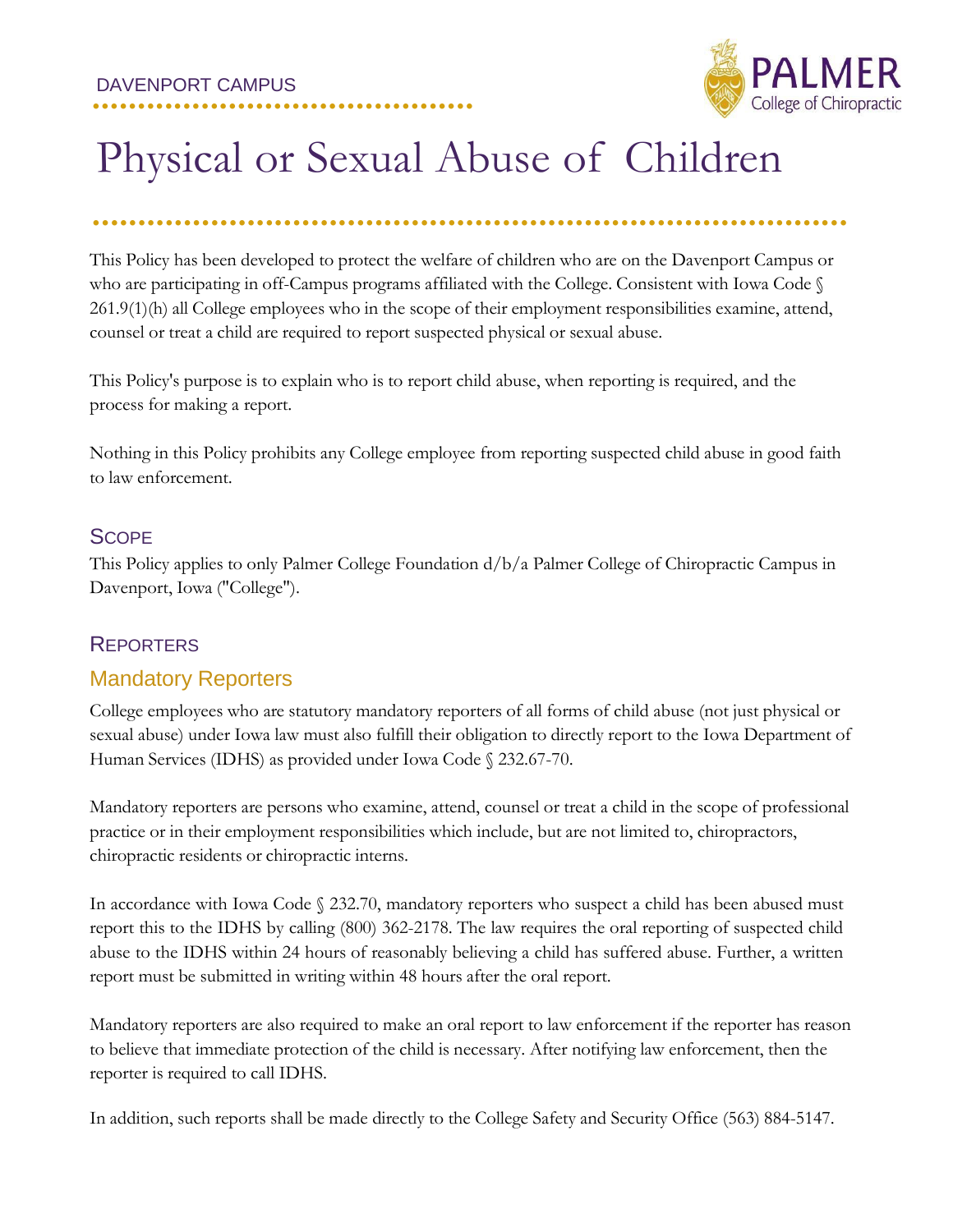## Permissive Reporters

Reporters by law who are not considered mandatory reporters are designated by the IDHS to be permissive reporters.

Any report of suspected child abuse **must be made** directly to the College Safety and Security Office (563) 884-5147.

In addition, College employees, students and visitors who are permissive reporters may and are strongly encouraged to report all forms of child abuse directly to the IDHS as provided under Iowa Code § 232.67- 70. Such a report may be made orally, in writing, or both.

## GOOD FAITH REPORTING

To the extent known, mandatory and permissive reporters are expected to provide truthfully and in good faith oral and written reports containing the following information:

- The name and home address of the child and the child's parents or other persons believed to be responsible for the child's care;
- > The child's present whereabouts;
- > The child's age;
- The nature and extent of the child's injuries, including any evidence of previous injuries;
- > The name, age and condition of other children in the same household;
- Any other information that the reporter believes may be helpful in establishing the cause of the abuse or neglect to the child;
- The identity of the person or persons responsible for the abuse or neglect to the child; and
- > The reporter's name and address.

A sample copy of Form 470-0665, *Report of Suspected Child Abuse*, is available from the IDHS' website [\(http://www.dhs.state.ia.us\)](http://www.dhs.state.ia.us/). This specific form is not required but the reporter may use it as a guide in making a report of child abuse.

The IDHS' Guidance provides the following standard governing the reporting of suspected child abuse:

- "The law requires the reporting of suspected child abuse. It is not the reporter's role to validate the abuse. The law does not require you to have proof that the abuse occurred before reporting. The law clearly specifies that reports of child abuse must be made when the person reporting 'reasonably believes a child has suffered abuse.'
- Reports are made in terms of the child's possible condition, not in terms of an accusation against parents. A report of child abuse is not an accusation, but a request to determine whether child abuse exists and begin the helping process."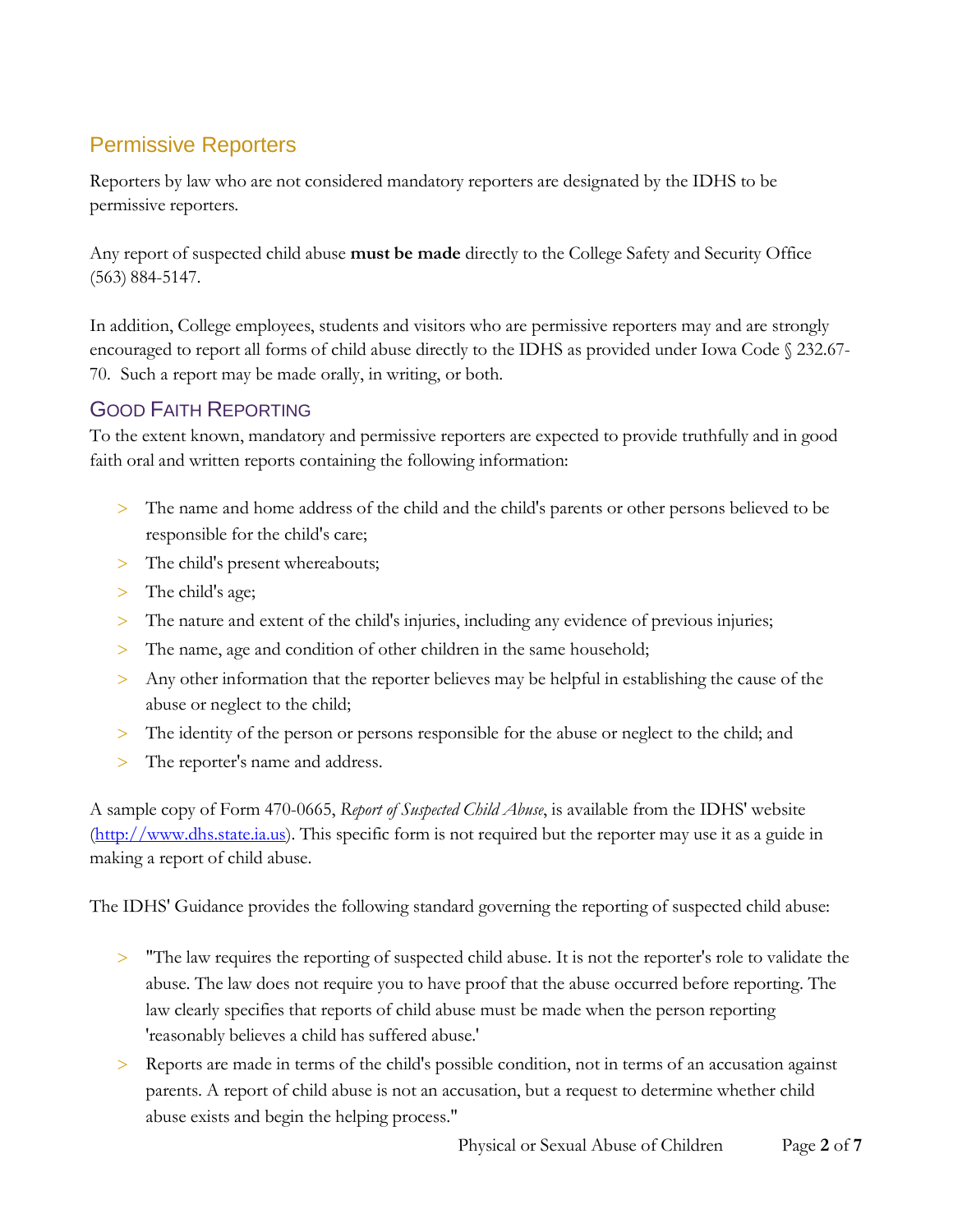IDHS will assess the report and determine the course of action to be taken.

## GUIDANCE ON CHILD ABUSE REPORTING

- 1. What is a "child" for reporting purposes?
- 2. Which state agency is responsible for providing protective services to children?
- 3. What if the suspected abuse is not related to my job?
- 4. I'm a permissive reporter. Who do I report to under College Policy?
- 5. What should I do if I see a child that is in imminent danger?
- 6. I'm a statutory mandatory reporter and I already reported to the IDHS. Do I also have to report under this College Policy?
- 7. I'm a statutory mandatory reporter. If I report to the College Safety and Security Office, do I also have to report to the IDHS?
- 8. How should a mandatory reporter deal with confidentiality issues?
- 9. Who will know the name of the person making a report of child abuse?
- 10. What is "physical abuse"?
- 11. What is "sexual abuse"?
- 12. What if it's not physical or sexual abuse that I suspect?
- 13. Where do I report?
- 14. I am afraid to report. Am I protected in any way?
- 15. I still have questions. Where do I turn?

#### **1. What is a "child" for reporting purposes?**

A child is any person under the age of 18.

#### **2. Which state agency is responsible for providing protective services to children?**

Iowa Department of Human Services (IDHS).

#### **3. What if the suspected abuse is not related to my job?**

The College's concern is to stop child abuse occurring on Campus, or within off-College-Campus programs. So, even if your job does not involve interaction with children, you are encouraged to report any form of suspected child abuse in order to protect children.

#### **4. I'm a permissive reporter. Who do I report to under College Policy?**

Permissive reporters are strongly encouraged to report all forms of child abuse to IDHS, however, permissive reporters must report all suspected child abuse to the College Safety and Security Office (563) 884-5147.

#### **5. What should I do if I see a child that is in imminent danger?**

Immediately contact law enforcement and then contact IDHS.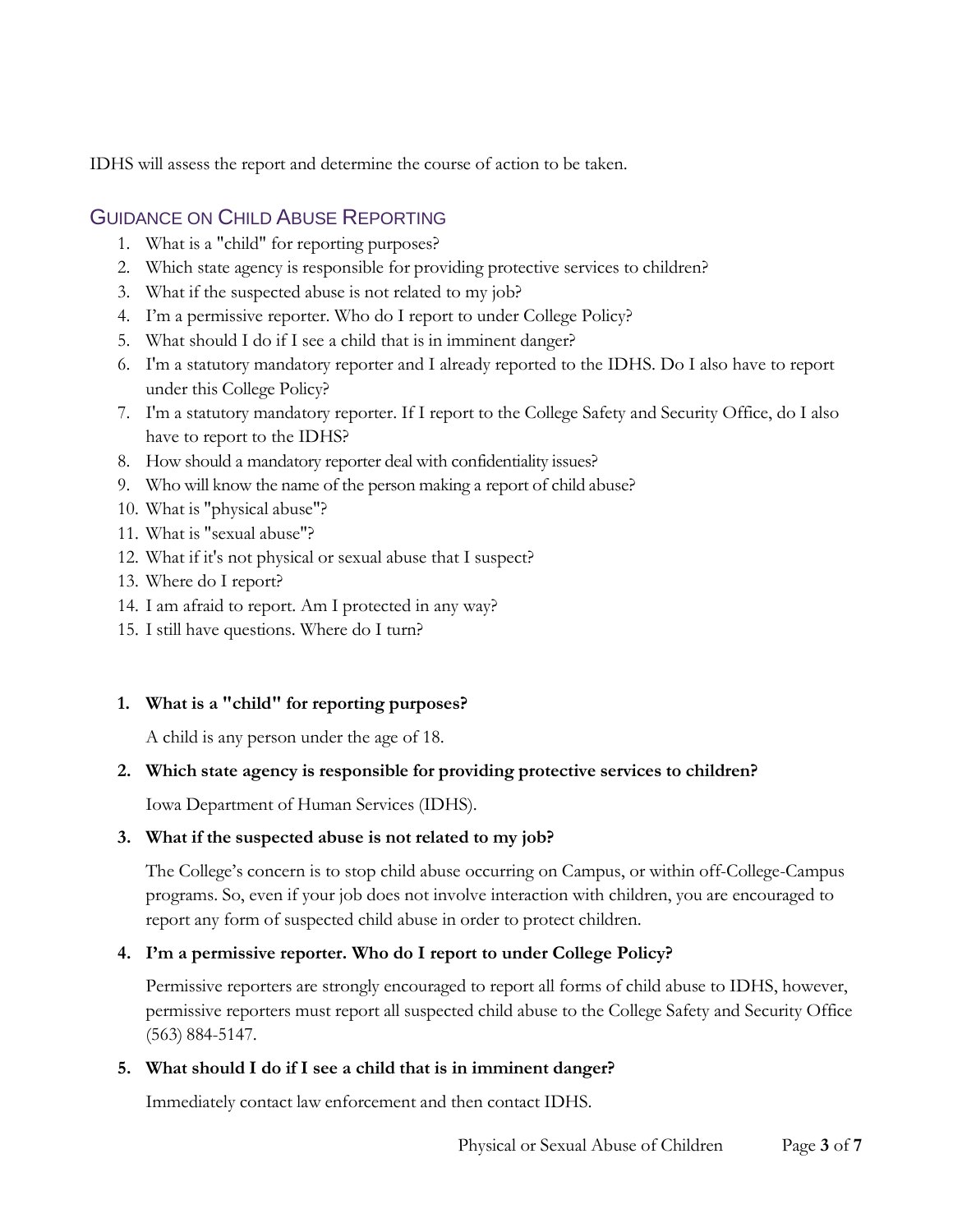#### **6. I'm a statutory mandatory reporter and I already reported to IDHS. Do I also have to report under the College policy?**

Yes. Reporting to the College Safety and Security Office assures that any necessary follow-up can occur immediately.

#### **7. I'm a statutory mandatory reporter. If I report to College Safety and Security Office, do I also have to report to IDHS?**

Yes. Employees covered as statutory mandatory reporters of child abuse also must report all forms of child abuse to the IDHS in accordance with the law. Failure of statutory mandatory reporters to report can result in criminal and civil sanctions.

Again, if you are covered as a statutory mandatory reporter, you must report all forms of child abuse, such as child neglect (not just physical or sexual child abuse) to the IDHS within 24 hours. See Iowa Code  $\S$  232.68(2)(a)(1)-(11) for a list defining the various forms of child abuse.

#### **8. How should a mandatory reporter deal with confidentiality issues?**

Rules defining confidentiality and privileged communications are waived during the IDHS assessment process.

#### **9. Who will know the name of the person making a report of child abuse?**

IDHS will safeguard the reporter's identity during the assessment process. However, the reporter should be aware that continued confidentiality cannot be guaranteed if the report results in juvenile, civil or criminal court action.

#### **10. What is "physical abuse"?**

"Physical abuse" is defined as any non-accidental physical injury, or injury which is at variance with the history given of it, suffered by a child as the result of the acts or omissions of a person responsible for the care of the child. Common indicators could include unusual or unexplained burns, bruises, or fractures.

#### **11. What is "sexual abuse"?**

"Sexual abuse" is defined as the commission of a sexual offense with or to a child as a result of the acts or omissions of the person responsible for the care of the child, or of a person who resides in a home with the child. The commission of sexual abuse includes any sexual offense with or to a person under the age of 18 years. Physical indicators of sexual abuse could include things such as bruised or bleeding genitalia, venereal disease, or even pregnancy.

#### **12. What if it's not physical or sexual abuse that I suspect?**

If you suspect child abuse other than physical or sexual abuse, and you are not a statutory mandatory reporter, you are still encouraged to report to College Safety and Security Office by calling (563) 884-5147 and to IDHS by calling (800) 362-2178. See Iowa Code § 232.68(2)(a)(1)- (11) for a list defining the various forms of child abuse.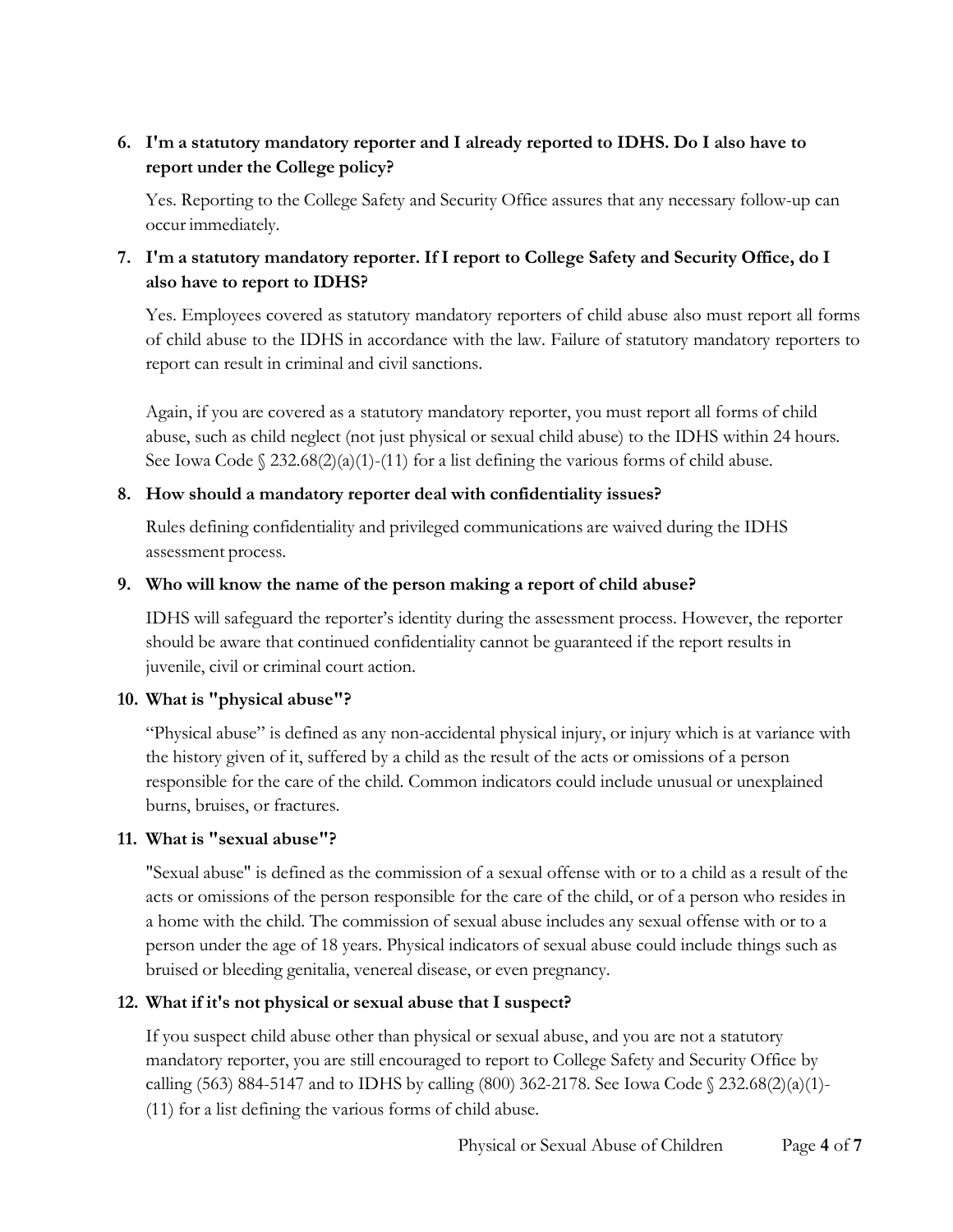#### **13. Where do I report?**

On Campus, everyone must report to the College Safety and Security Office by calling (563) 884- 5147, or go to that office located at 1000 Brady Street in the Campus Center,  $3<sup>rd</sup>$  floor (Student Services), office number CC311.

Anyone, even if the person is not a statutory mandatory reporter under law, may also report to IDHS. Statutory mandatory reporters must report to IDHS by calling (800) 362-2178.

#### **14. I am afraid to report. Am I protected in any way?**

Many are afraid to report because they either fear retaliation or allegations of false reporting. Iowa Code § 232.73A prohibits retaliation when a report is made in good faith or the reporter provides assistance to IDHS in its assessment of a report. Iowa Code § 232.73 grants qualified immunity from civil or criminal liability when a report is made in good faith or the reporter provides assistance to IDHS in its assessment of a report.

#### **15. I still have questions. Where do I turn?**

Call the College Safety and Security Office at (563) 884-5147 or the College Office of Compliance at (563) 884-5476.

## STANDARD INSTITUTIONAL POLICY PROVISIONS

Institutional Policies are supplemented by provisions that are applicable to all institutional policies. It is the responsibility of all employees and students to know and comply with these standards.

Standard Provisions Applicable to [All Institutional](https://portal.palmer.edu/departments/Office%20of%20Strategic%20Development/Current%20Policies/Standard%20Provisions%20Applicable%20to%20All%20Institutional%20Policies.pdf) Policies

# Additional Information

## ASSOCIATED POLICIES, PROCESSES AND/OR PROCEDURES

This policy is supplemented below. It is the responsibility of all employees and students to know and comply with policies and procedures as supplemented.

## POLICIES AND HANDBOOKS

Sexual Assault, Dating Violence, Domestic Violence & Stalking on Campus

> [http://www.palmer.edu/uploadedFiles/Pages/About\\_Us/Compliance/palmer-vawa-brochure.pdf](http://www.palmer.edu/uploadedFiles/Pages/About_Us/Compliance/palmer-vawa-brochure.pdf)

#### PROCESSES AND/OR PROCEDURES

 $> N/A$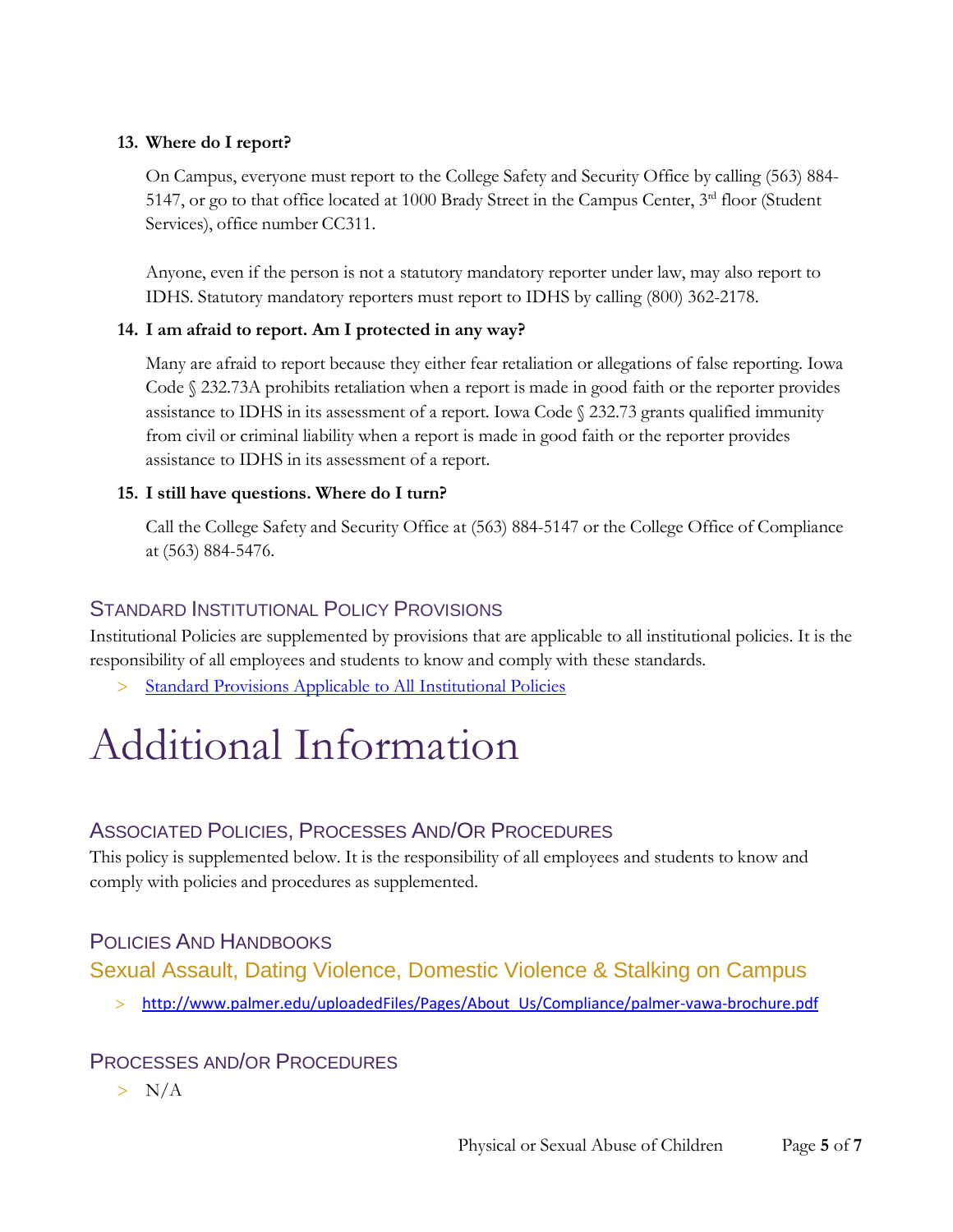#### FORMS/INSTRUCTIONS

 $> N/A$ 

## **CONTACTS**

## Office of Compliance

 Earlye Julien, PHR, M.S. Ed, CQIA Senior Director for Compliance 1000 Brady Street Davenport, IA 52803 (563) 884-5476 [earlye.julien@palmer.edu](mailto:earlye.julien@palmer.edu)

## Campus Safety and Security

 Brian Sharkey Senior Director for Campus Safety and Security 1000 Brady Street Davenport, IA 52803-5214 (563) 884-5147 [brian.sharkey@palmer.edu](mailto:brian.sharkey@palmer.edu)

## Department of Human Services (DHS)

- Iowa Department of Human Services (DHS) Abuse Hotline (24/7) (800) 362-2178
- > Scott County DHS 600 W. 4 th Street, 3 rd Floor Davenport, IA 52801 (563) 326-8794

## **(ILLINOIS)**

 Illinois Department of Family and Children Services (DCFS) Child Abuse Hotline (24/7) (800) 25-ABUSE or (800) 252-2873 TTY (800) 358-5117